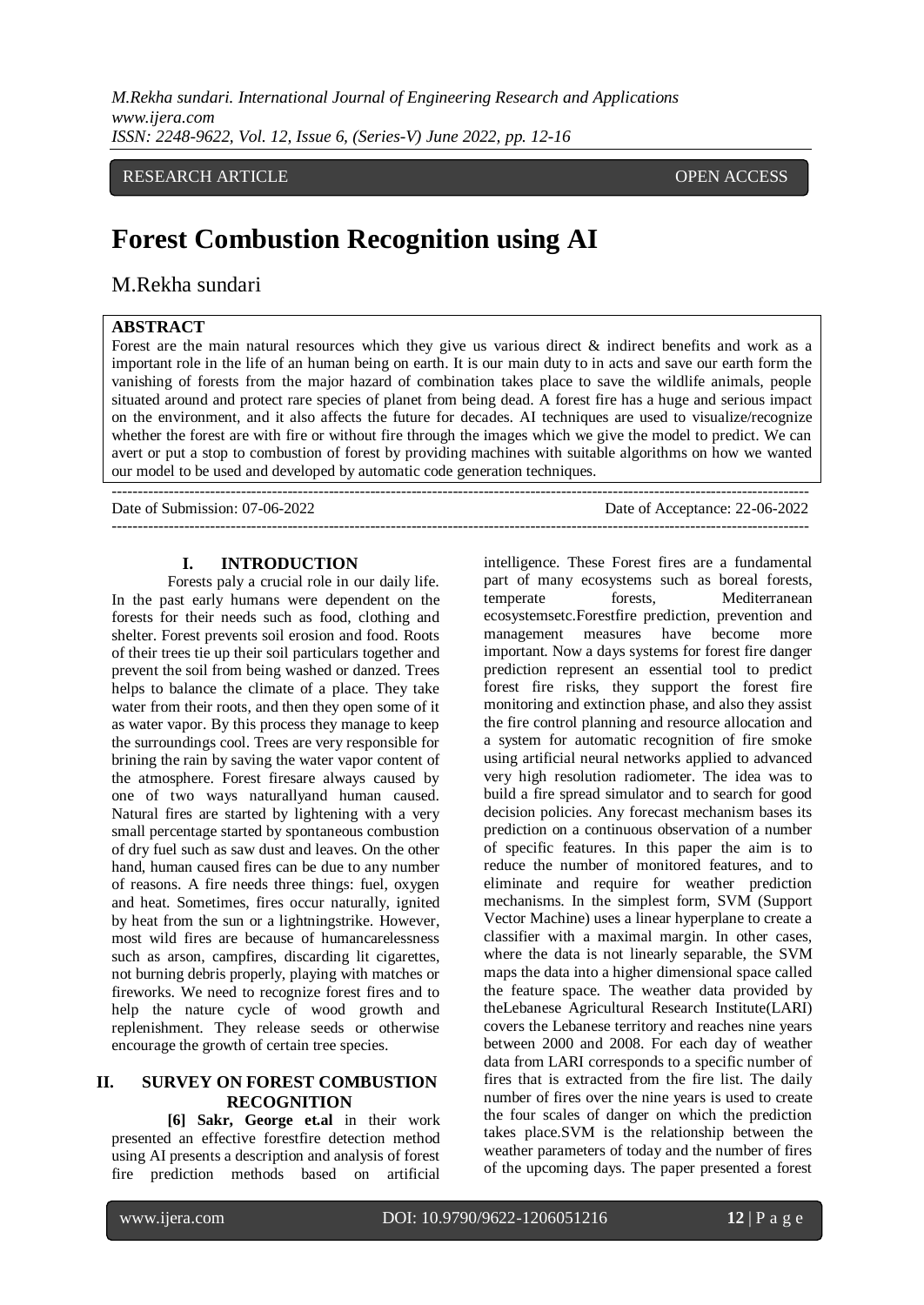fire risk prediction mechanism, based only on meteorological data and independent of any weather prediction mechanism The results demonstrates the ability to predict forest fire risk with a limited amount of data and has shown that support vector machines can be used for a two class prediction of fire risk with a very high accuracy of up to 96% for August as well as four classes prediction with a low error on the number of fires as well as on the predicted scale. **[7] Seric et.al** discussed the advantages of using machine learning and artificial intelligence techniques in forest fire observers. The system architecture describes three main parts i.e, the data is analyzed network observer or proprioceptor who checks upon validity of system parts and data available from sensors, phenomenon observer for detection of scenario taking place in the environment that is monitored and system observer for analysis of system usefulness and identification of future improvement of the system. In all of these three parts ML/AI techniques are used. Detecting forest fires from a single or series of digital images has led many scientists to work on applying image processing and computer vision techniques in search for algorithms to detect fire or smoke. In these researches scientists aim their focus on exactness and correctness of proposed algorithms. Besides the exactness and correctness detection algorithm, it must involve mechanisms for observation of vital parts and automatic recovery in case of failure. Artificial intelligence and machine learning have found many ways to enter many fields of research and technology. Traditionally artificial intelligence deals with making programs and performing tasks that need intelligence when done by humans and this is done by automating human path in decision making. Machine learning has recently become the most popular field of artificial intelligence, mostly due to the availability of digitized data, also known as big data. Machine learning algorithms or data are used on a set of training data and aim to give output that can be used as a part of an intelligent algorithm. Forest fire monitoring and observations are important tasks of forest management where forest owners want to prevent and minimize the damages caused by forest fires. Artificial Intelligent forest fire monitoring and surveillance system is a software system supporting cameras mounted on pillars on monitoring locations in the forest. There are some task that followed by software system those are:1.collecting data from the monitoring locations, 2. analyzing validity of data collected from the monitoring location,3.data processing in search for visible signs of smoke and fire,4.data archiving and storing for future use,5.presenting the results of the processing to the users via web interface. Design and development of an intelligent

system is nowadays unimaginable without employing some sort of machine learning. Machine learning techniques consist oftraining a model on collected data and using the model in analysis, prediction and decision making. While the development of a mathematical model and evaluating it on data collected in the usage time is a traditional approach, nowadays data is needed in both parts of design and evaluation. The modern approach improves the accuracy of detection and simplifies maintenance of the system. **[8]Alkhitibet.al** discussed the forest fires Detection are the Forests defenders of earths ecological balance. They cause irreparable damage to the environment and that atmosphere of 30% Co2 comes from forest fires. These forest fires are a great menace to ecologically healthy grown forests and protection of the environment. There are some most frequently used for fire detection techniques are1. Controlled burning2. Watch towers 3. Infrared, 4. Spotter planes, 5. Water tankers, 6. Optical smoke detection In Australia the fire does not harm anyhumans or properties it is left to burn until it dies alone.

In this paper we know about some parts i.e,Authorities fire suppression and detection Techniques, SatelliteBased System, Optical Sensor and Digital Camera, Wireless sensor networks Millions of hectares of forest are destroyed by fire every year. Areas destroyed by these fires are large and produce more carbon monoxide than the overall automobile traffic.In Authorities fire suppression and detection techniques they discussed the most Frequently used fire detection and in satellites based systems earth orbiting satellites and even air floating division have been employed for observation and detection of forest fire. In optical sensor and digital camera surveillance and wireless sensor network.There are a number of detection and monitoring systems used by authorities. These include observers in the form of patrols or monitoring towers, aerial and satellite monitoring and increasingly promoted detection and monitoring systems based on optical camera sensors, and different types of detection sensors or their combination. **[9] Mahmoud et.al** discussed the accurateforest fires detection algorithms remain a challenging issue, because some of the objects have the same features with fire, which may result in high false alarms rate These forest fires detection algorithms remain a challenging issue. This paper presents a new image processing forest fires detection method, which consists of four stages. First, a backgroundsubtraction algorithm is applied to detect moving regions. Secondly, candidate fire regions are determined using CIELab colour space. Thirdly, special wavelet analysis is used to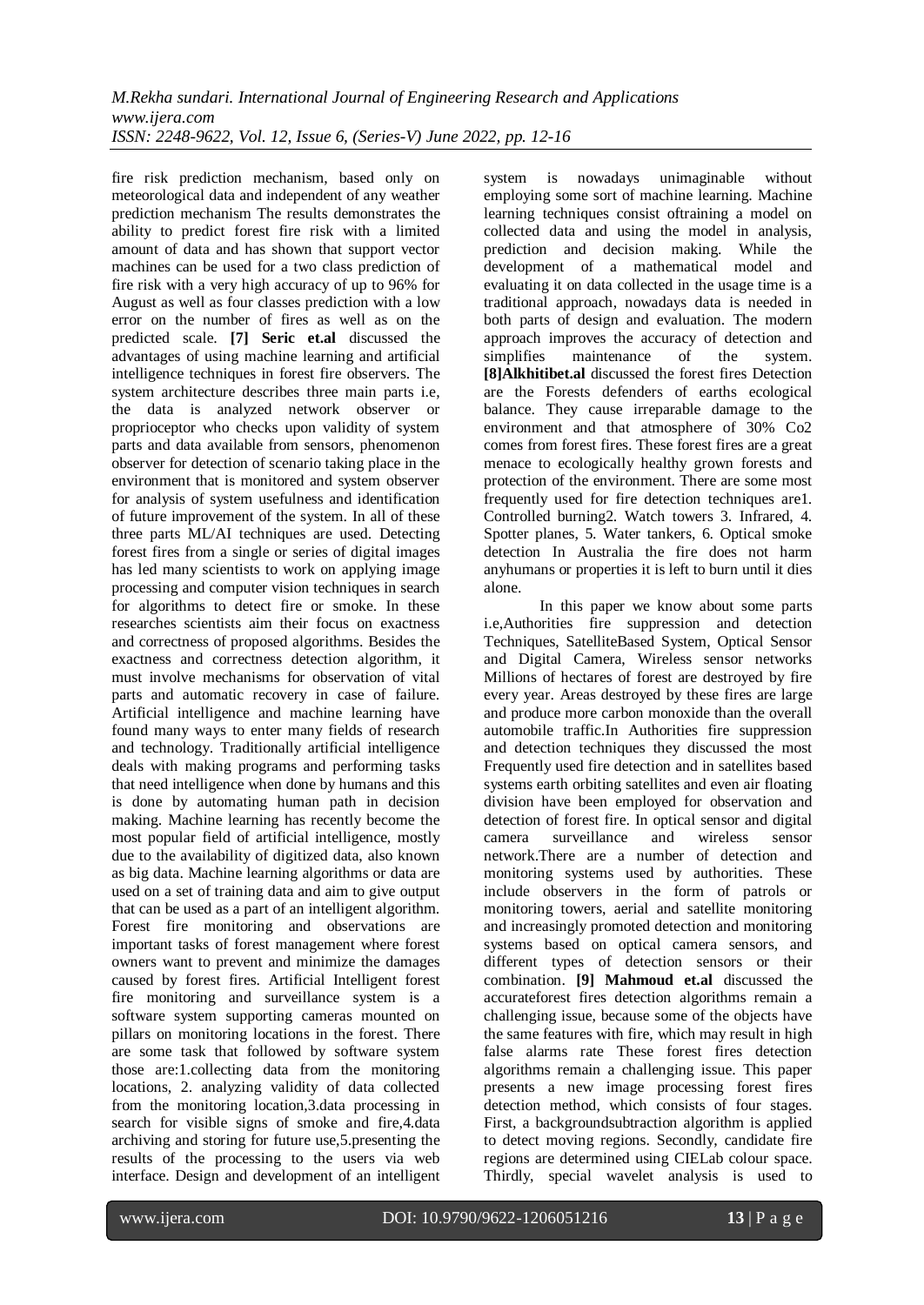differentiate between actual fire and firelike objects, because candidate regions may contain moving firelike objects. Finally, a support vector machine is used to classify the region of interest to either real fire or nonfire. Forestfires warns to human lives, environmental systems and infrastructure. The objects have the same features with a fire detection method contains of four stages, Background subtraction algorithm is applied to detect moving regions, Candidate fire regions are determined using CIE Labcolour space, special wavelet analysis used to differentiate b/w control fire and fireobjects, Support vector machine is used to classify the region of interest to either real fire or nonfire. image processing. In this they used background subtraction and special wavelet analysis, The forest fire detection method achiever a good detection rate(93.46%). And a low falsealarm rate (689%) in firelike objects. The future work and the methods accuracy could be improved by extracting more fire features and increasing the training data set. **[10]Abidet.al** discussed and presenting a comprehensive type of survey based on machine learning algorithms based on forest fire prediction and detection systems. The forest fires are breaking out so frequently nowadays. Forest fires are causing major environmental damages. Every year millions of hectares are being hit in several parts of the world and there is a threat of fauna and flora species their lives are being affected because of forest fire consequences. deduction has became old methods in terms of an emergency considering this they have implemented wireless sensor networks (WSNs) and unmanned aerial vehicles (UAVs) these are proposed because these consists of automatic deduction of forest fires. Almost all types of machine learning methods are exploited for these issues so we have to follow the trend which is towards the integration of artificial intelligence. In other work different machine learning models were introduced for the identification of burned forest areas (MLP, SVM, RBFN) were investigated and have been deducted and collected 7920 burned forest areas in between 2009 and 2018 the report results consists of success rate between 53.02% 62.89% and the global accuracy 65%. So MLP is chosen as the best model in machine learning algorithms. In our country in the month of April may is the time where forest fires takes place in various parts of the country this is due to dry soil caused by a weak monsoon is benign seen as one and it will also happen in extremely prone areas which leads to forest fires in India which comes under very highly prone category that takes upto 26.2% of forest to fire which is 1,72,374 sq km. The main reason forthe forest fire is human activities. Globally climate change leads to pollution and it

leads to rising instances of fires. Extreme heat and dryness created by rubbing of branches are also possible causes and we had a lack of soil moisture also becoming a key factor for forest fires.From the year 2019 satellite information was also being given when a major part of fire is being spotted in forests. We have required various forest fire detection and prediction. We also discussed the factors that will be influencing the occurrence and risks of forest fire.Finally nowadays artificial intelligence to predict the automate and detect the occurrence of fire in had itself. **[11] Hariyawanet.al** discussed the forest fires have become frightening and endanger all species of the world. Which is damaging the ecosystem and extension of forest experiences a lot of forest fires to solve this problem a new type of detection system is involved wireless sensor network (WNS). This sensor consists of a transmitter/receiver, microcontroller and three sensor measurements of gasoline. methane, CO and CO2 used as a main indicator for the early detection of forest fires. RF modules in a shown area are 310m at 230m and 90m at 19,200bps. In terms of current technological developments of some sustainable programs require to a system to analyze and be capable of monitoring indication of forest fires. Currently we have wireless technologies that are able to send the data without using wires. This technology has become one of the best developments of applied technology which can support forest fires conservation programs. Wireless sensor network (WSN) is a computing, communication and measurement process that provides administration capabilities to a device, observation and any treatment for an events and phenomena and environment using wireless technologies. WSN technologies provides the foundation to conduct experiments on the environment. Overall human activities and action requires monitoring wsn systems here we have some type of sensors based on temperature, pressure, humidity, position, optic, radiation, movement and vibration. Each node of wns systems generally consists of communication, sensing, power and processing. The system process is the most important part of the wsn system. There are several options for the processor digital signature processor, field programmable gateway micro controller. The main part of the wireless sensor network is system processing which can affect the energy consumption. Some of the processors are Microcontroller, Digital signal processor, Applicationspecific IC, Field programmable gate array. To detect forest fires they perform measurement of temperature, flame, gas oil, co2, co and methane from the burning peat. In this way the wireless sensor network(WSN) is working to detect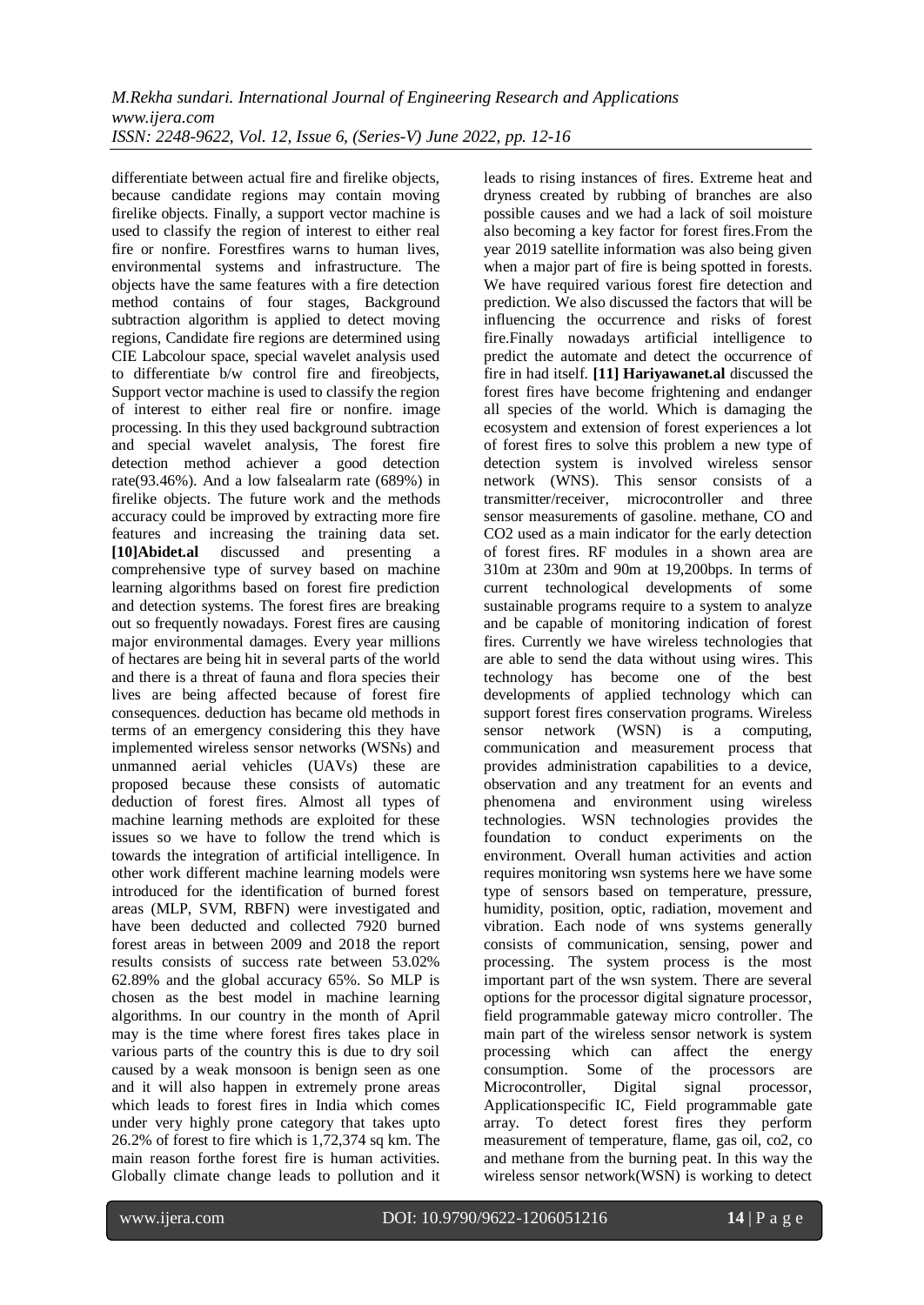the forest fire before hand itself to avoid massive damage which could affect the whole ecosystem. **[12] Yan, Xiaofei, et.al** discussed that the Human observation is a traditional method to detect forest fire, but risky conditions when fire occurred make people pull back. The various human observations of forest like novel sensing technologies and such as: cameras, infrared, detectors, satellite based remote sensing, wireless sensor networks etc(WSN), cameras etc. the monitoring variation of smoke or fire in forest by using Machine Vision Method (MVM). Some disturbances by landscape, smoke produced from industries, weather conditions, social activities may deflect the accuracy of machine visionbased systems. We have an alternative technique for fire and forest and post fire recovery by satellite based remote sensing. This Remote sensing method normally scans the image by using satellites at an interval of one or two days. In recent times a satellite operated by the Japan Meteorological Agency has a special feature where it can deduct fire hotspots within 10 minutes, and also written data over entire hemisphere. This is the example that is acceptable for real time forest deduction although a wide area of around of 0.1 hectare with location error about one kilometer takes one pixel of remote sensing based images which contains fire or smoke at the beginning stage of fire occurrence. Nowadays monitoring of forest fire using Wireless Sensor Network(WSN) is an alternative technique which is becoming more and more popular for real time applications Modules that can collect humidity, air pressure, wind direction and speed, temperature, smoke, gas concentration and some solar powered nodes integrated with sensors are integrated inside WSN. These data is communicated, stored, and processed with control centers through nodes of wireless networks. If in case there is any occurance of fire the control centers will automatically detect those hotspot areas. Sensors can be monitored in both dynamic and static parameters, which are very useful for detecting and eradicating forest fires. Some previous studies of forest fires say that to maintain high accuracy and efficiency we should monitor air temperature and smoke density etc. Artificial Neural Network(ANN) is defined as a mathematical model designed in such a way that it can perform every work as the human brain does. Generalisation capability, self organization, adaptive learning are the features in Artificial Neural Network(ANN) . It is considered to be a good classifier because it deducts smoke and flaming phases with high accuracy according to the sensor measured data. The both training and testing phases of (ANN) were performed using matlab tool, which has an excellent processing of numerical models and large data sets. **[13]Barmpoutiset.al** To detect the fires in the forest we have many technologies. In this paper We have used optical remote sensing techniques. Terrestrial System: A terrestrial system is a very early detection system that consists of individual sensors or a network of ground sensors. Those sensors which are used are handled carefully and are placed to achieve adequate visibility. The sensors are used in watchtowers, which is used to monitor highrisk detection is not only used for detection but also used for verification and localization of reported fires. We have different types of cameras used for the detection of forest fires like Optical cameras and IR cameras that can capture data which is ranging from low to ultrahigh resolution. Optical cameras that provide colour information.IR cameras that provide Thermal Radiation. Unmanned Aerial Vehicles: A terrestrial imaging system can be able to detect both flame and smoke but it is very much impossible to view in a timely manner.By using UAVs we can have broader and more accurate perception. We can also use it for detecting many technologies for fire and smoke detection by Geostationary Satellites and by using Cubesats. Finally, by this paper, we can conclude that we can have adetailed comparison between three categories of fire detection in terms of Accuracy, Volume of work, Future potential, Minimum free Size, Covered Area, and Response time. **[14]Hanamaraddi et.al** In this paper detected of forest fires by using Image Processing. We can say that forests can purify water, stabilize soil, cycle nutrients, moderate climate, and store carbon. Nowadays, due to forest fires, the ecological balance is disturbing so that many people are facing many health problems. By using Image processing for forest fire detection using YCBCR colour model,adopted rule based colour model due to its less complexity and effectiveness.By using Image Processing we can identify the quality of fires by the colours. We can detect the fire quantity like high or low. Image Processing is processing of images using mathematical operations like signal processing for which the input is an image, Photograph or video. The output of Image Processing is either an image or set of characteristics or parameters which was related to that image. In Image Processing the input was taken as a 2D signal and then are applied standard techniques. A colour model is a mathematical model thatdescribes the colours that which describes as tuples. 1.CMYK colour model 2.RGB colour model 3.YCBCR colour model The Identification of Forest Fire Based on Digital Image Processing: In this we can easily identify the forest fire by the design and practical implementation by using the Image Processing functionality.Based on continuous image sampling by CCD camera. We can get configuration characteristics, dynamic